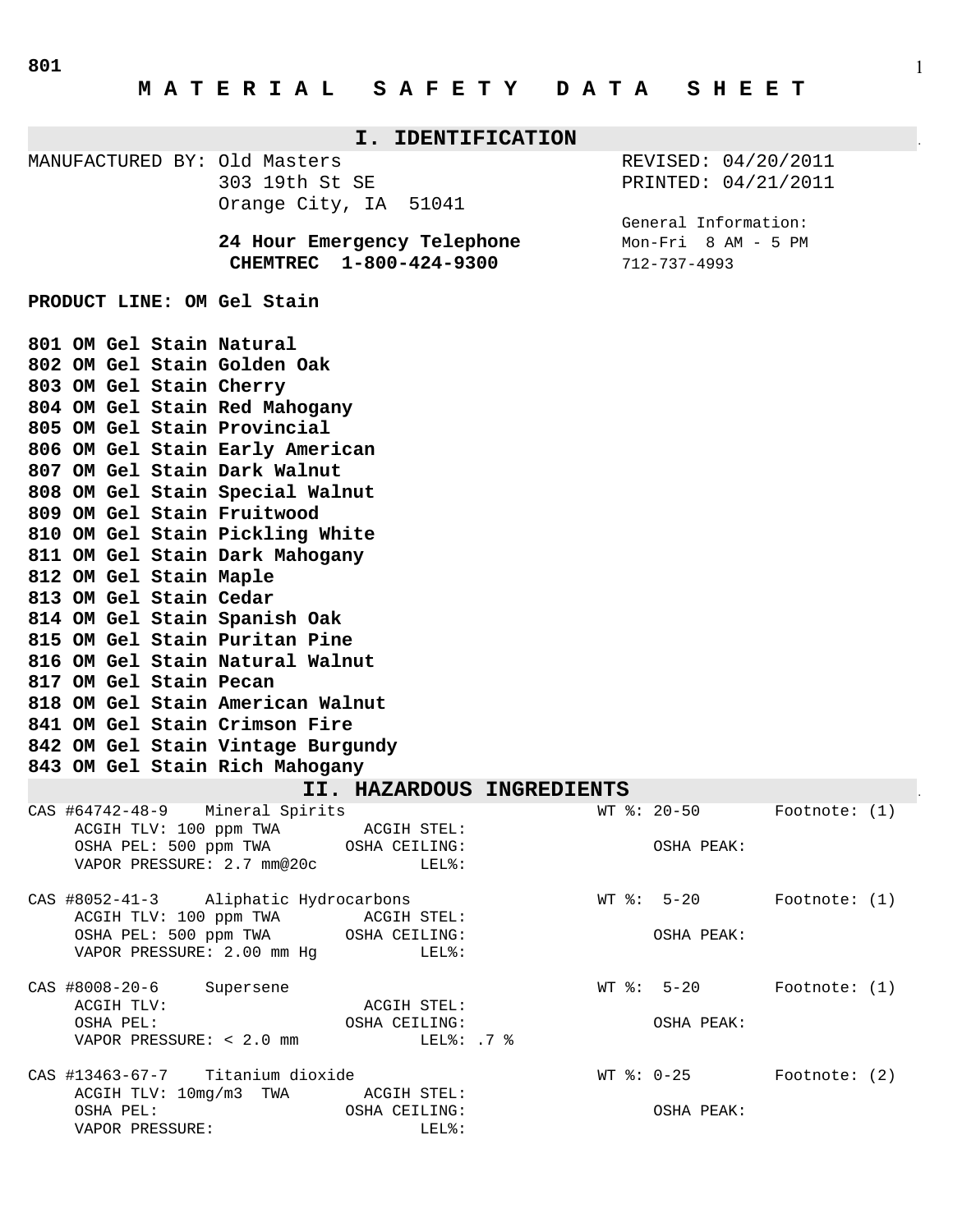CAS #1333-86-4 Carbon Black WT %: 0-3.0 Footnote: (3) ACGIH TLV: ACGIH STEL: OSHA PEL: OSHA CEILING: OSHA PEAK: VAPOR PRESSURE: LEL&: CAS #14808-60-7 Crystalline Silica WT %: 0-0.3 Footnote: (4) ACGIH TLV: 0.025 mg/m3 ACGIH STEL: NE OSHA PEL:  $10/(8SiO2+2)$  mg/m3 OSHA CEILING: NE OSHA PEAK: NE VAPOR PRESSURE: NA LEL%: NA CAS # Cobalt Compounds WT %: 0-0.2 Footnote: (5) ACGIH TLV: ACGIH STEL: OSHA PEL: OSHA CEILING: OSHA PEAK: VAPOR PRESSURE: LEL&: CAS #100-41-4 Ethyl Benzene WT %: 0.110 Footnote: (6) ACGIH TLV: 100 ppm ACGIH STEL: 125 ppm OSHA PEL: 100 ppm OSHA CEILING: NE OSHA PEAK: NE VAPOR PRESSURE: 10 mmHg@20C LEL%: 1

WARNING MESSAGES:

- (1) Reports have associated repeated and prolonged occupational overexposure to solvents with permanent brain and nervous system damage. Intentional misuse by deliberately concentrating and inhaling the contents may be harmful or fatal. Chronic exposure may cause damage to the central nervous system, respiratory system, lung, eye, skin, liver, gastrointestinal tract, spleen, kidneys, and blood.
- (2) International Agency for Research on Cancer (IARC) Monograph Volume 93 (2010) concludes that Titanium dioxide is "possibly carcinogenic to humans (Group 2B)" based on inadequate evidence in humans and sufficient evidence in experimental animals.
- (3) International Agency for Research on Cancer (IARC) Monograph Volume 65 (1996) concludes that Carbon Black is "possibly carcinogenic to humans (Group 2B)" based on inadequate evidence in humans and sufficient evidence in experimental animals.
- (4) International Agency for Research on Cancer (IARC) Monograph Volume 68 (1997) concludes that Crystalline Silica is "carcinogenic to humans (Group 1)" based on sufficient evidence in humans and experimental animals.
- (5) International Agency for Research on Cancer (IARC) Monograph Volume 52 (1991) concludes that Cobalt Compounds are "possibly carcinogenic to humans (Group 2B)" based on inadequate evidence in humans and, as a group, sufficient evidence in experimental animals.
- (6) International Agency for Research on Cancer (IARC) Monograph Volume 77 (2000) concluded that Ethylbenzene is "possibly carcinogenic to humans (Group 2B)" based on inadequate evidence in humans and sufficient evidence in experimental animals.
- (7) See Section IX for reportable Hazardous Air Pollutants.

#### **III. PHYSICAL DATA** .

BOILING RANGE: 276-385° F

EVAPORATION RATE: \* slower than ether \*

PERCENT VOLATILE BY VOLUME: 69.96-70.35% WEIGHT PER GALLON: 7.22-8.97 LBS

VAPOR DENSITY: \* heavier than air \*

ACTUAL VOC (lb/gal): 4.59 EPA VOC  $(lb/ga1): 4.59$  EPA VOC  $(g/L): 550.07$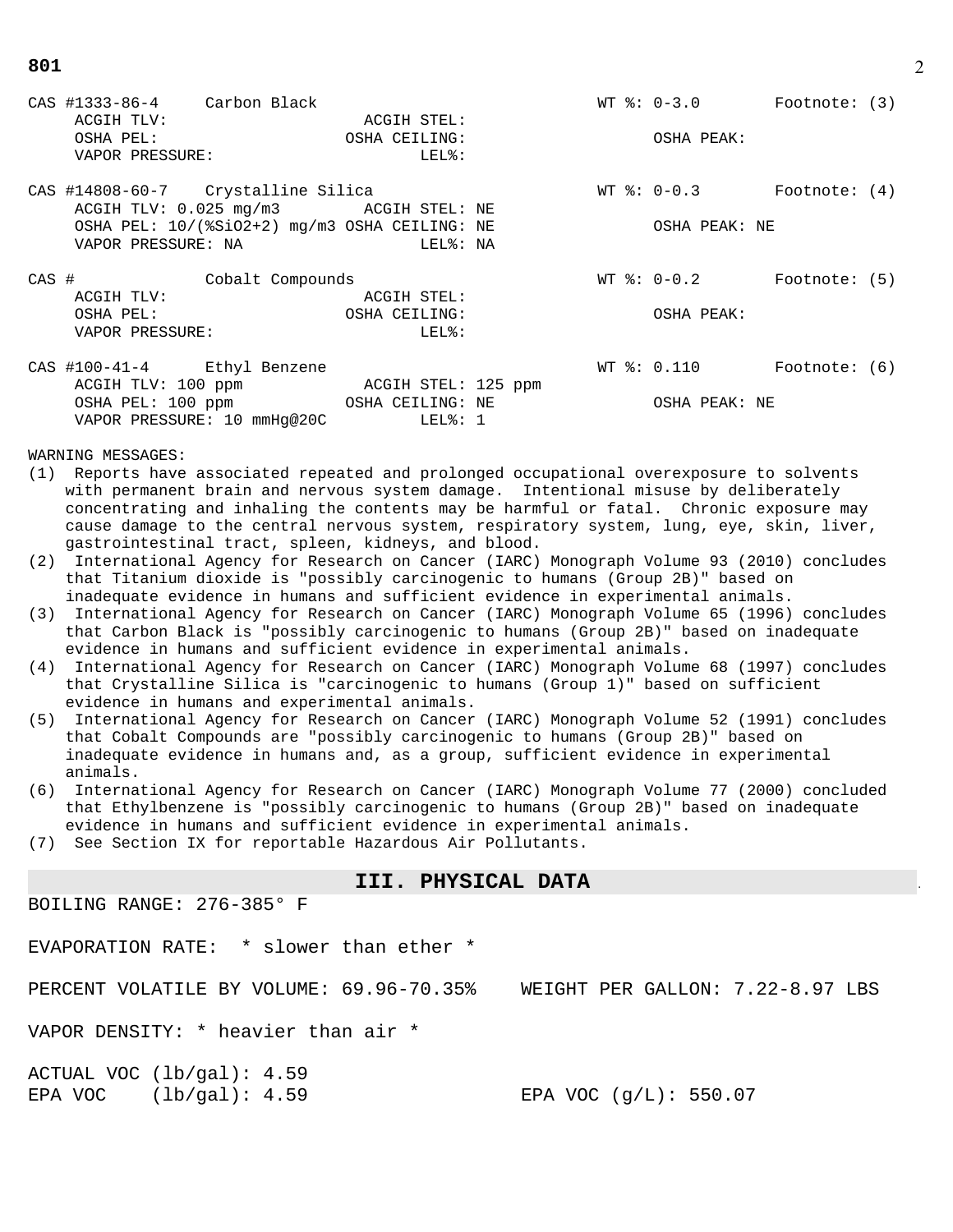.

FLASH POINT: 39° C 102° F LEL: Refer to Section II

FLAMMABILITY CLASSIFICATION: CLASS II

HAZARD CLASSIFICATION: \*Combustible Liquid\*

EXTINGUISHING MEDIA: \*carbon dioxide, dry chemical, or fire foam\*

UNUSUAL FIRE AND EXPLOSION HAZARDS: keep away from heat, sparks, and flame.

SPECIAL FIRE FIGHTING PROCEDURES: Water is unsuitable, but may be used to cool closed containers.

### **V. HEALTH HAZARD DATA** .

THRESHOLD LIMIT VALUE: See Section II.

EFFECTS OF OVEREXPOSURE:

 Acute - High vapor concentrations are irritating to the eyes and the repiratory tract, and may cause headaches, dizziness, anesthesia, drowsiness, unconsciousness, and other central nervous system effects, including death. Product has a low order of acute oral and dermal toxicity, but minute amounts aspirated into the lungs during ingestion or vomiting may cause mild to severe pulmonary injury and possibly death. Chronic - This product contains ethylbenzene, which has been classified as a possible carcinogen to humans, Group 2B, by the International Agency for Research on Cancer (IARC), based on sufficient evidence in laboratory animals, but inadequate

 evidence for cancer in humans. Prolonged or repeated overexposure to ethylbenzene may cause the following: kidney effects, liver effects, lung effects, thyroid effects, testicular effects, pituitary effects.

 This product also contains crystalline silica which is classified by IARC to be a Group 1 carcinogen. This category is used when there is sufficient evidence of carcinogenicity in humans. Crystalline silica may also cause delayed respiratory disease (silicosis) if inhaled over a long period of time. Avoid breathing dust. Use NIOSH/MSHA approved respirator when TLV for crystalline silica may be exceeded.

MEDICAL CONDITIONS PRONE TO AGGRAVATION BY EXPOSURE: consult physician

PRIMARY ROUTE(S) OF ENTRY: Skin and Inhalation

EMERGENCY AND FIRST AID PROCEDURES: INHALATION: Remove to fresh air. Restore breathing. Treat symptomatically. Consult a physician. EYES: Flush immediately with large amounts of water for at least 15 minutes. Talk to a physician for medical treatment.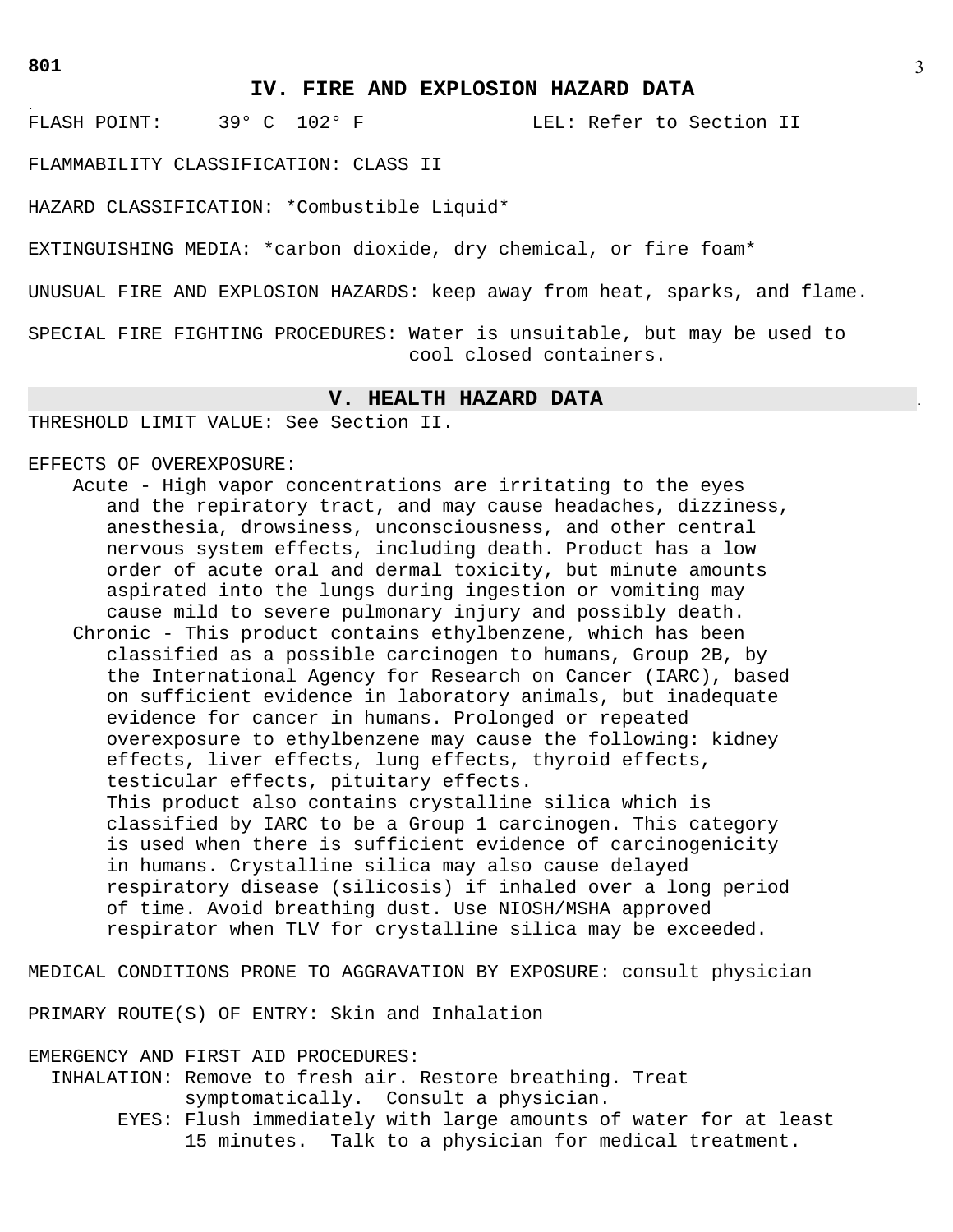SKIN: Wipe off with towel. Wash with soap and water. Remove contaminated clothing.

 INGESTION: If swallowed, call a physician immediately. Remove stomach contents by gastric suction or induce vomiting only as directed by a medical personnel. Never give anything by mouth to an unconscious person.

# **VI. REACTIVITY DATA** .

STABILITY: \*stable\* HAZARDOUS POLYMERIZATION: \*will not occur\*

INCOMPATIBILITY: \* unknown \*

HAZARDOUS DECOMPOSITION PRODUCTS: Fire, burning and welding may generate carbon monoxide. CONDITIONS TO AVOID: Fire, burning, and welding.

## **VII. SPILL OR LEAK PROCEDURES** .

- STEPS TO BE TAKEN IN CASE MATERIAL IS RELEASED OR SPILLED: Remove all sources of ignition (flames, hot surfaces and electrical, static or frictional sparks). Avoid breathing vapors. Ventilate area. Use non-sparking tools. Remove with inert absorbant.
- WASTE DISPOSAL METHOD: Dispose of in accordance with local, state, and federal regulations.

# **VIII. SPECIAL PROTECTION INFORMATION** .

- RESPIRATORY PROTECTION: In confined areas of poor ventilation, use chemical cartridge respirator or self-contained breathing apparatus.
- VENTILATION: Provide general dilution or local exhaust ventilation in volume and pattern to keep TLV and LEL of most hazardous ingredient in Section II, below acceptable limit.

PROTECTIVE GLOVES: None required except for prolonged contact.

# EYE PROTECTION:

 Splash proof eye goggles. In emergency situations, use eye goggles with a full face shield.

OTHER PROTECTIVE EQUIPMENT: \*none\*

HYGIENIC PRACTICES: See Section V

# **IX. SPECIAL PRECAUTIONS** .

PRECAUTIONS TO BE TAKEN IN HANDLING AND STORING: Do not store near heat, sparks, or flame.